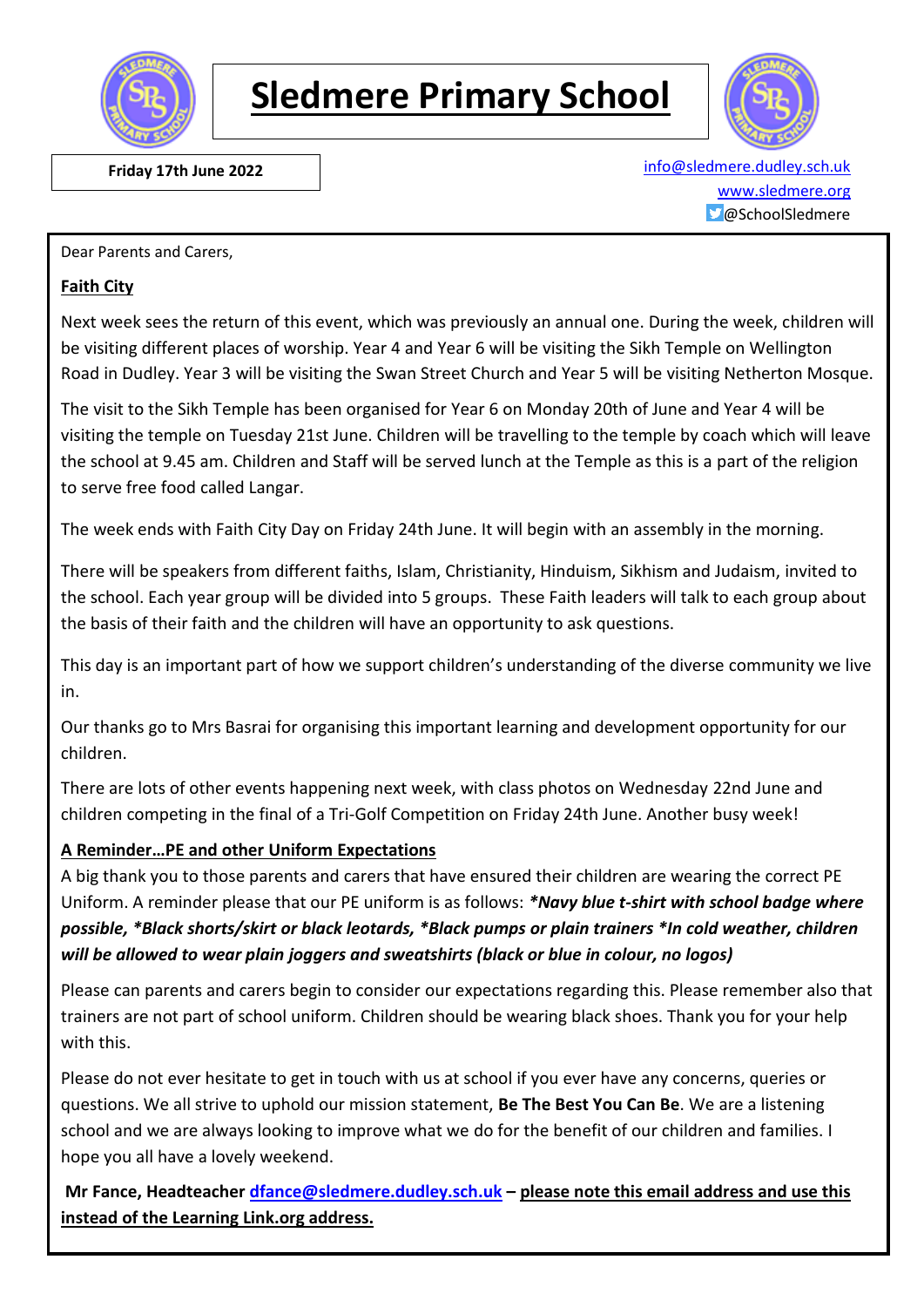



# **Learners of the Week!**

These are the pupils selected this week in recognition of our school values... **Respect, Responsibility, Kindness, Perseverance, Confidence, Resilience** *Nursery* **London: Lexi-Rae Clarke and Logan Hancock** *Reception* **Cardiff: Ollie Price and Hoorain Noor Karim Belfast: Rayyan Shaikh and Levaeh Alexander Edinburgh: Rosy Thompson and Adam Khan** *Year 1* **Paris: Zeshaan Mohammad and Leona Nji Rome: Jacob Hudson and Eden Harris Madrid: Ismaeel Khan and Amaris Maili** *Year 2* **Barcelona: Kaeden Stone and Zainab Iqbal Berlin: Jacob Harris and Fatima Shaikh Budapest: Grace Elonge and Jonathan Aleman** *Year 3* **Beijing: Sarah Habib and Luke Larmer Tokyo: Jacob Hudson and Eden Harris Singapore: Anayah-Aroosh Atif and Jacob James** *Year 4* **Doha: Sidorela Xhafo and Brahmjot Singh Abu Dhabi: Hassan Shahid and Humna Tanveer Dubai: Ibrahim Shabir and Macey Griffiths** *Year 5* **Toronto: Aribah Siddique and Jokubas Sidlauskas Chicago: Marcus Bennett and Lucy Rowbottom Boston: Laiba Ajmal and Chloe Stokes** *Year 6* **Lima: Nissi Elonge and Rhys Hudson Brasilia: Fatima Batool and Noah Stanway Santiago: Leighton Jones and Michaela Wentworth**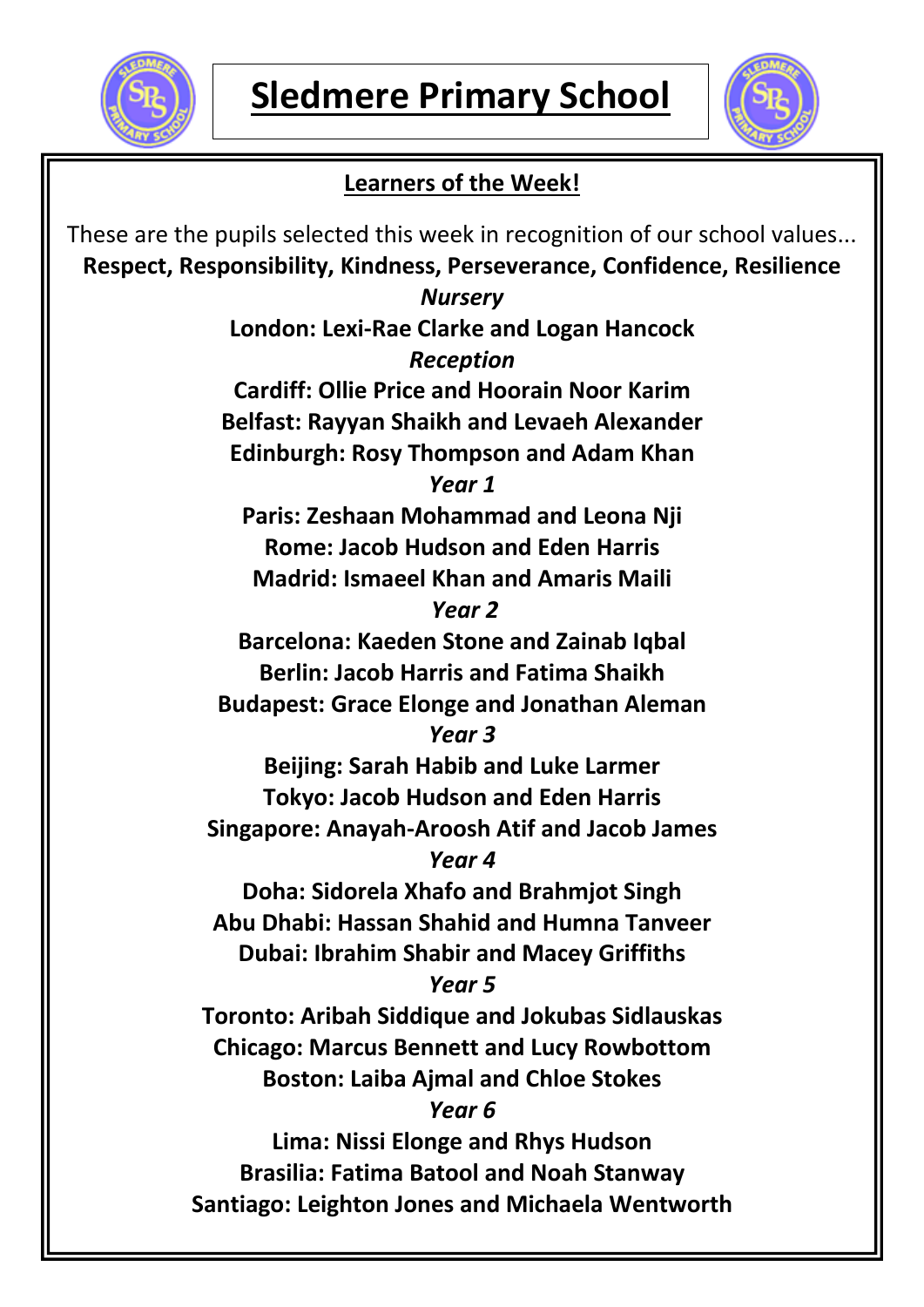

**Sledmere Primary School**



Many happy returns to all these children, who have celebrated their birthday over this week. We wish you all the best for future health, success and happiness! *Happy Birthday to …*

*Kyle Green Sehr Khuram Adam Bhayat Anaya Hussain Darcy Palmer-Hill Zachary Turner-Madgwick Scirocco Wilkins Rabia ul Haq Brooke Adejobby Romario-Kairell Parker Aima Ahmed Regan Jones Michaela Wentworth Amelia Zaman Oscar Stewart Humaira Musarath Brhamjot Singh Diego-Cristian Socol Tyra Philip*

## **Messages from the School Office**

- Please be reminded that the school-site is a mobile-free zone this includes taking phone calls and photographs
- Please note parents will have not have access to the school carpark at pick up time until 3:10pm
- Class photos and a Year group photo for Year 6, will be taken by Tempest Photographers on the **22nd June.**
- Please let the school office and class teacher know if you will be collecting your child early for appointments.